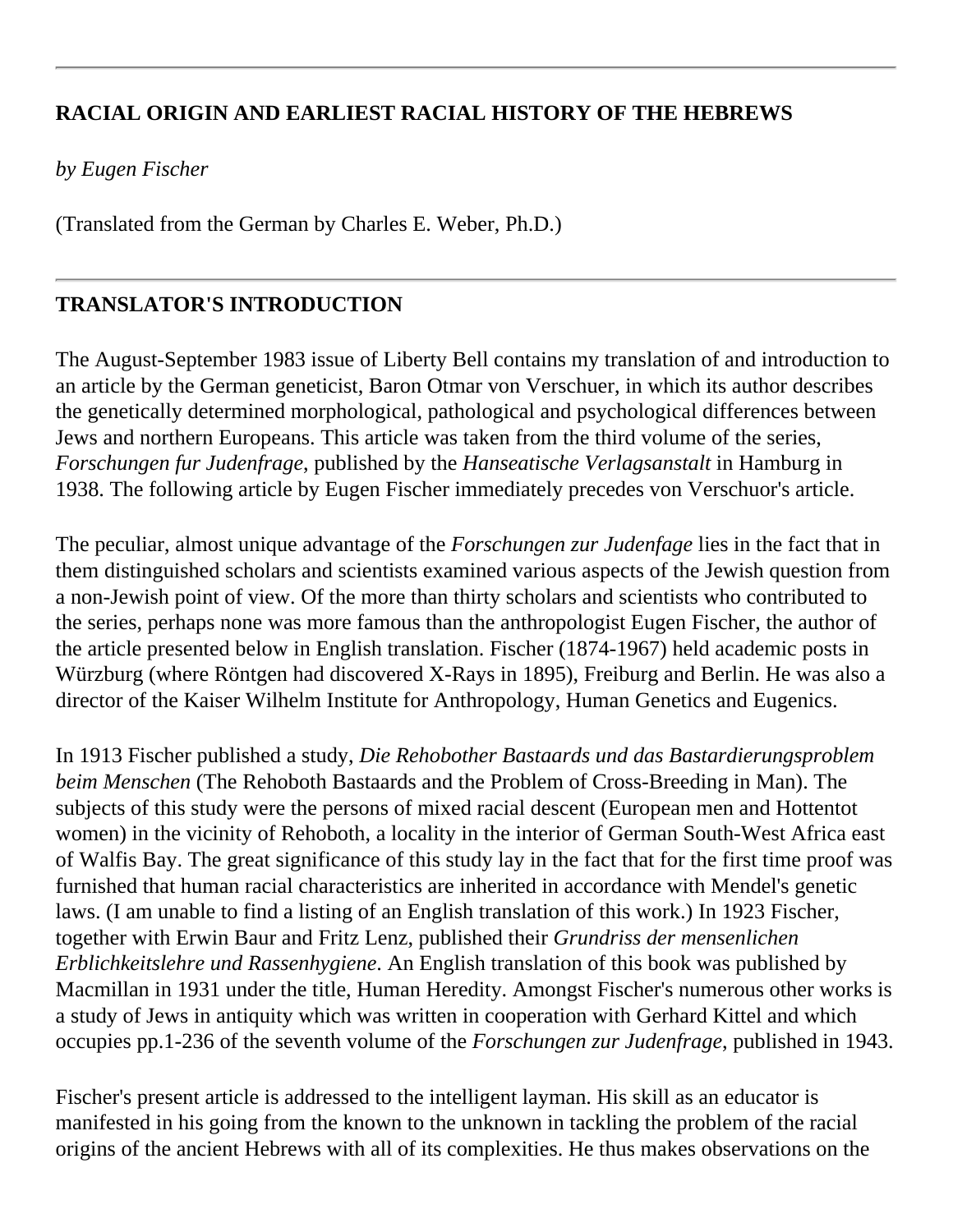inherited characteristics of various breeds of domestic animals with which we are all familiar and the analogies to the characteristics of various human races. He then discusses the less wellknown environmental and cultural factors which have brought about the differentiation of mankind into various races, but explains why it is not easy to trace the particular origins of most specific races.

This article was originally given as a lecture, one in a series on the Jewish question given in Munich during July, 1938. The recognition of the importance of genetic factors in human affairs was by no means exclusively a feature of National Socialism. We must bear in mind that during the 1930s there was still a wide acceptance of eugenic thinking in western Europe and the United States. A number of states of the United States, for example, had laws which provided for the sterilization of persons who had defects considered to be of genetic origin, such as feeblemindedness.

Much the opposite situation prevailed at the time in the U.S.S.R., which had been and was still killing off so many of the best components of the Russian population. (Cf. Liberty Bell of May, 1984, page 19 of the article by Paul Knutson, who points out that we should not underestimate the extent of biological change that the Bolsheviks' wholesale slaughter brought about in the Russians and Ukrainians.) In keeping with Communist dogmas of that time, the doctrines of T. D. Lysenko ("Lysenkoism") discounted orthodox genetic science and emphasized environmental factors in the development of plants and animals. This abhorrence of scientific genetics is also common amongst American "liberals" down to this very day. Eugenic concepts are especially strongly abhorred in American academic circles.

The reader should be cautioned about Fischer's use of the adjective *nordisch*, which I have simply rendered as Nordic, although these words night not have exactly the same semantic function in both languages, since Nordic is frequently used as a designation of Scandinavians in current English usage. Fischer uses the word *nordisch* in a broad sense to designate early speakers of the Indo-Germanic (Indo-European) languages. These people, to judge especially from the evidence from diachronic linguistics, developed in Europe north of the Alps, although the exact location of their original habitation is uncertain. (Cf. Liberty Bell, June, 1984, pp. 1-3.) They pushed into southern Europe and even as far as northern India and SriLanka (Ceylon), where they fused to some extent onto earlier populations as a dominant elite capable of imposing their language onto the population as a whole. This process took place in quite remote times, probably pre-literary times for the most part. In the cases of the Hittites (mentioned several times by Fischer), for example, this "Nordic" blood was eventually thinned considerably, even in very ancient times, as the strongly diluted Indo-Germanic components (largely grammatical features) of their language would indicate. One need only study the portraiture on the Greek coins of the fifth to the third centuries to become aware of how the racial features of "Nordics" dominated Greece proper and the early Greek colonies in western Asia Minor, Sicily and southern Italy, at least as an aesthetic ideal. On the whole, I have retained Fischer's terminology, e.g., Indo-Germanic rather than Indo-European, the term now predominantly used in the Anglo-Saxon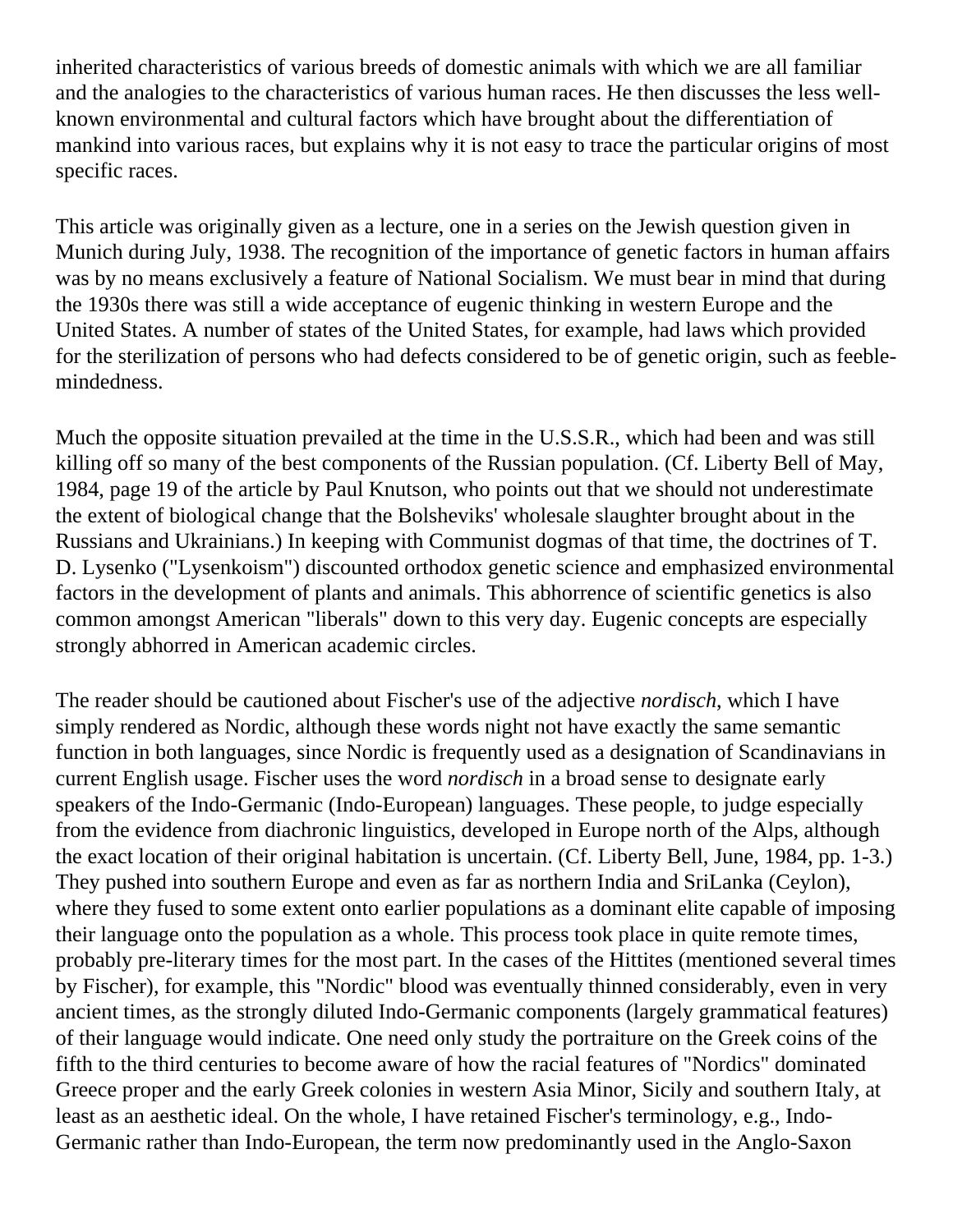countries.

Even though Fischer's article was published nearly a half century ago, even though we now have a more sophisticated knowledge of the molecular structure of the genes and even though archaeological dating techniques have improved considerably since 1938, his article is still essentially valid and interesting reading for those who wish to obtain an objective grasp of the Jewish problem, which has now largely shifted from Europe to the United States.

\* \* \* \* \*

I have been considering various articles in the *Forschungen zur Judenfrage* for future translation efforts. These include an article on Richard Wagner and Jewry, Walter Frank's introductory address on German scholarship and the Jewish question and an article on the ascendancy of Jews in the literary life of Germany during the time of the Weimar Republic, 1919-1933. I would be interested in expressions of preference on the part of readers of Liberty Bell. A complete list of the articles in the first six volumes of the *Forschungen zur Judenfrage* is given on pages 22-24 of my translation of the article by Verschuer in the August-September, 1983, issue of Liberty Bell.

## **RACIAL ORIGIN AND EARLIEST RACIAL HISTORY OF THE HEBREWS**

## *by Eugen Fischer*

(Translated from the German by Charles E. Weber, Ph.D.)

This lecture is not intended to contribute new anthropological material, but rather simply to present observations from the point of view of racial research concerning the biological aspect of the origin of the Hebrew people. An examination of the historical and philological original research projects had to be omitted. These are not the author's field. For that reason source notes were omitted entirely.

The question of the origin of a single, particular, present-day human race involves two groups of phenomena which, in fact, are closely related to each other; for one thing, the question of the place, the time and, above all, the external circumstances of the formation of the race, and, for another thing, the question of the racial initial form and its individual stages of modification from this initial form down to the time of its present character. Since it is a matter of developments in the distant past, the initial questions concerning the environment and the actual developments can be examined only indirectly. The other questions concerning the past forms (of the race) can be answered only if a fortunate chance has preserved for us remains from the past. For this reason, in the investigation of the origin of a particular race our knowledge of the origin of races in general must be presented in order to attempt then, to apply these data to the particular race while taking into account the geographical and chronological circumstances. The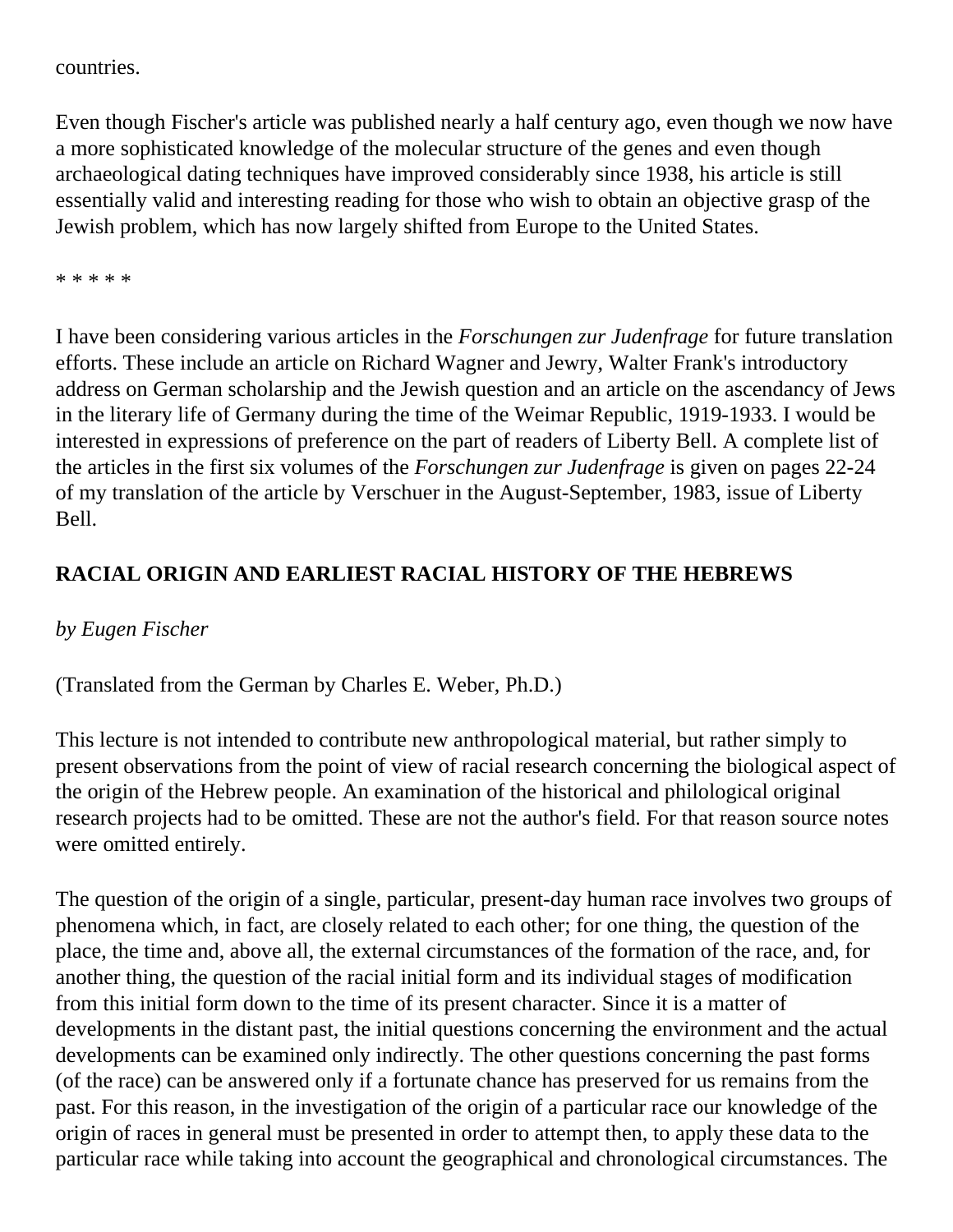significance of selection and adaptation in general and in the area of origin, in this case the prehistoric Near East, will prove to be important, not only for the time of the origin, but also for the further development. Hence, after these general considerations I would like to describe the traces of prehistorical man in Palestine. These have a bearing, in turn, on the question to what extent the population which now emerges into the light of history, as Semites and then as Hebrews, descends from that prehistorical man. Only then can a racial history of the Semites be attempted and the original racial composition of the Jews and the absorption of subsequent racial elements into the Jewish nation that had developed be described down to the time of the extinction of the Jewish state.

We have had an understanding of the origin of human races only since that time when human genetics has furnished us the absolute proof that all human racial characteristics are genetic characteristics and only such characteristics.

This proof is furnished by the investigation of racial cross-breedings, by which it was shown beyond any doubt that the characteristics in question are transmitted without exception in accordance with Mendel's genetic laws in the first and second generations of persons of mixed breed. (Then, of course, into further generations.) These racial characteristics, like all other inherited characteristics, are thus based on individual, specific genetic predispositions which we call "factors," the bases of which we call "genes." In this connection it has been learned that, as in the case of all other hereditary characteristics, the hereditary predisposition permits a certain range of reaction for its realization in actual development, even in the case of racial hereditary characteristics. Within this range the environment brings about the actual development. The range of reaction is of quite varied magnitude in the case of the inherited characteristics, including racial characteristics. In the so-called blood groups, for example, this range amounts to zero, so far as we know. In the case of body height, the range is rather broad. A person, for example, does not inherit a height of 1.70 meters (=6603 inches) but rather a "tall build." Whether he then actually attains a height of 1.66 or 1.82 meters or his 1.70 meters depends on the effects of environment. Moreover, he inherits his tendency to tallness, no matter whether he has reached Its lower or upper genetically possible height. The environmental effects, as such, are never inherited. Races are groups of people with quite specific hereditary predispositions which are purely hereditary in them and which are lacking in other races. Every race, of course, also has in addition hereditary predispositions which are also present in certain other races and ultimately such hereditary predispositions which are present in all human beings. For obvious reasons it must be especially emphasized that mental hereditary predispositions are amongst those that belong to one race exclusively as well as those which are characteristic of human beings in general. We have conclusive proof that mental and psychological characteristics are just as much based on hereditary predispositions as are physical characteristics, normal and pathological ones. (This is not to say anything about the mental and psychological aspects *per se* and their relation to bodily predispositions.) (The sentence in parentheses apparently refers to the correlations of body types with psychological characteristics as presented in such works as Ernst Kietschmer's *Körperbau und Charakter*, 1921, and works by W. H. Sheldon. -- Translator) What was said above concerning the range of reaction is just as true of mental predispositions as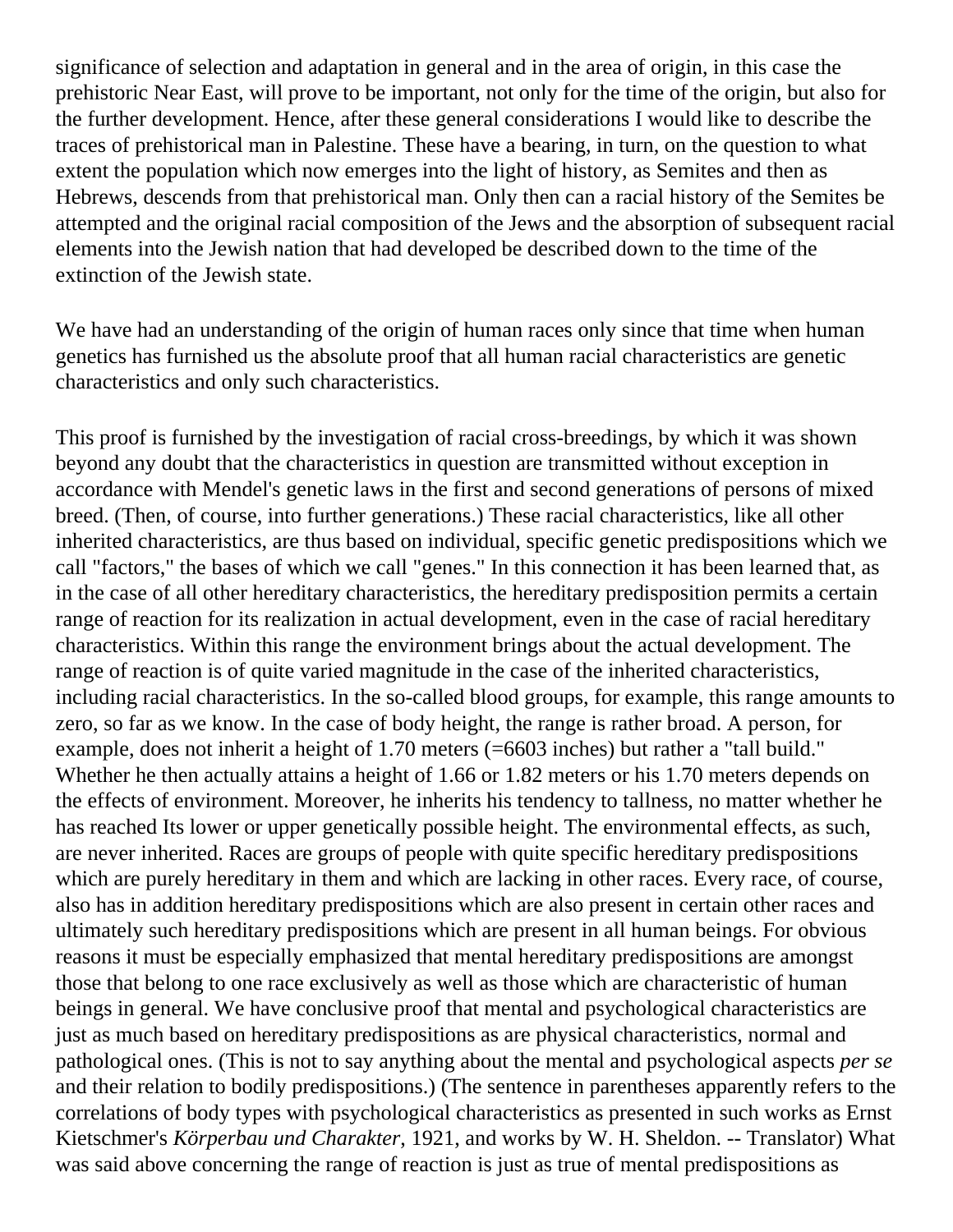bodily ones. Within this range there is the effect of education and other environmental factors.

Race is thus a totality of immutable characteristics of a physical and mental-psychological kind determined by its genetic composite. Race is not simply some given body form group, nor is it simply a distinction which can be made from other such groups on the basis of a couple of external characteristics. It is an exclusive biological unit which has come about by special, orderly processes in the genetic mass, sharply differentiated genetically from other such units. The processes which led to it are known to us from the general study of genetics. It is very difficult or often impossible to survey and describe their particular development in the particular case of a quite specific race.

Our ideas about the origin of races must start out with the demonstrated reality of an originally undifferentiated human race. Just as all forms of animals living in the wild are undifferentiated and just as they exhibit, at the most, minor variations of size and color in the case of an extensive geographical range, the earliest man was an undifferentiated form. There can be no detailed discussion at this point of the proofs afforded by morphology, physiology, psychology and pathology. This human race thus also had a common stock of genetic material and, except for individual hereditary lines, a uniform stock of genetic factors. As mentioned above, the genetic factors *per se* are independent of the environmental factors which have an effect on the body. However, the gene is not entirely and completely immutable forever. There are changes, albeit rare, of individual genes which we call mutations. Generally, we do not know their causes. We can produce mutations artificially by means of X-rays and by means of certain poisons (in the case of plants). They are almost always pathological. In nature we occasionally see the occurrence of a mutation without any recognizable cause. In this way albinos, for example, occur (white stags, white bats, white blackbirds, and white domestic animals). In human beings, too, there are these mutations, and indeed in all races. In the case of the animals living in the wild such mutations are eliminated in the callous eradication process of nature. The only animals which are divided into numerous races, like man, are the domestic animals. The racial characteristics of these animals are just as hereditary as those of human beings, as racial crossing has demonstrated in this case also. We can not go into details at this point. The fact that all racial characteristics of our domestic animals are anatomically and genetically quite analogous to the racial characteristics of man can be seen, for example, in the color differences of blond, brunette, red, black in the hair of human races, horses, bovines, dogs, etc. Curly hair, straight hair, and stiff hair correspond to the same forms in the case of domestic animals (for example, the Angora). Dwarf build, tall build, forms of lips, forms of noses (e.g., ram's nose), colors of eyes and all such racial differences are found in domestic animals and man. Things are similar down to the finest details of the tissue structure. The breeds of domestic animals have come into existence by virtue of the fact that mutations which have arisen "spontaneously," i.e., for unknown reasons, have not been eliminated, for example, but have been retained artificially by the breeder. There is quite strong evidence that life in the domesticated condition causes the occurrence of numerous mutations by the change of nutritional factors, temperature maintenance and reproductive conditions, as opposed to life in the wild. The breeds of domestic animals thus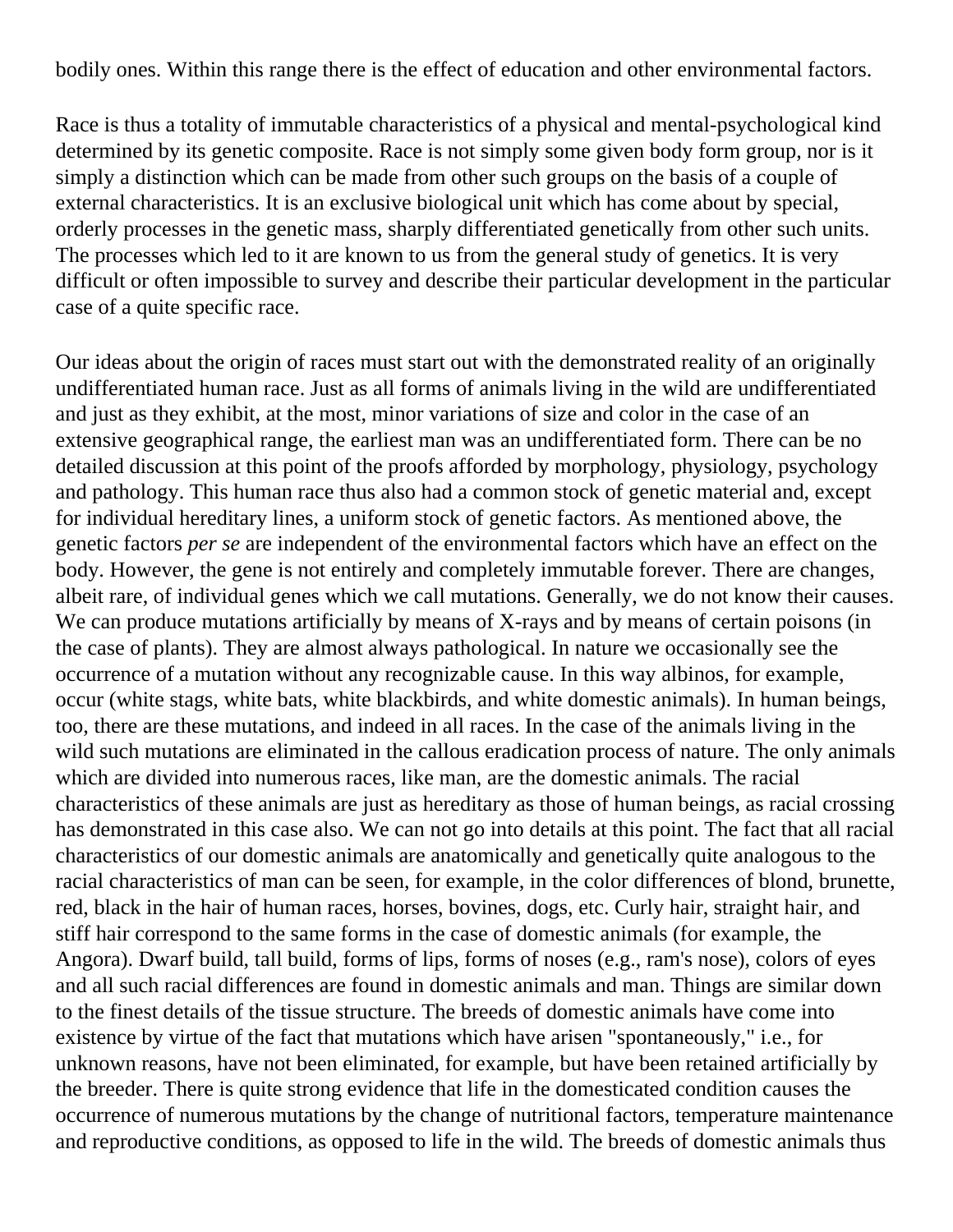came about by their selection and combination. It should be emphasized that their differences are not only of an exterior physical nature, but also of a physiological and psychological nature. This means that metabolic processes, capacities, and mental characteristics are racially clearly different in the case of individual domestic breeds. That, too, is based on mutation and its breeding.

The formation of human races must also be based on the same laws, because the human genes are basically analogous. After man became man, with the beginnings of his civilization, with the use of fire and hence the great broadening of his nutritional possibilities, with tools, language and social institutions, he lived, from a biological point of view, basically in a condition which corresponds completely to that of domestic animals. In keeping with this, numerous mutations occurred. In this case arbitrary choice and caprice take over the *rôle* of deliberate breeding of the races of domestic animals. Selection and breeding by external factors were also not lacking at first. At the same time humanity migrated in groups from its place of origin over the whole earth. No mammal is the equal of man in that regard. The constant venturing into new environmental conditions, in some cases of a quite different kind, must have had a tremendously selective effect and wiped out unsuitable mutations. The isolating of individual groups by emigration now made possible for the first time the preservation of genetic mutations which had occurred in conjunction with the effect of (natural) selection. These ideas, which were converted into a well-founded theory on the basis of observations on domestic animals, are fully confirmed by the skeletal remains preserved for us from the early time of man. From the area of origin which the Java Man and the Peking Man indicate to us, man at the Neanderthal stage of development (that is, even before the last glacial period) spread out as far as the inhabitable northern edge, the western end and the southern part of Europe and as far as the southern tip of Africa. However, the human form, as far as we can determine, is still almost uniform (at this time). Furthermore, this form will also encounter us on Palestinian soil. At the time of, but toward the end of the last glacial period, the next migratory wave now covers the whole world. However, the formation of rates has now commenced and the finds show us differences in the shape of the skull, facial form and tallness which we can only interpret as racial differences. From this time on, mankind is divided into races. It may probably be assumed that the differences now became fully established and strengthened during the course of the subsequent periods.

The processes which led to the development of races are thus the occurrence of mutations, the isolating of tribes by migration, the increase of the frequency of mutations by cultural influences (domestication), the change of climatic and other environmental effects through migration and by the change of climate in the glacial and post-glacial periods, adaptation by selective processes, evolution and growth or decline. Thus, the different nature of the races would seem to depend on the kind of mutations, on the one hand, and the phenomena of selection and adaptation on the other hand. Certain mental and psychological characteristics will be decisive factors in this regard even if, naturally, physical health, efficiency and adaptation of physiological developments to the environment have always been an absolute requisite for the prospering of the race in question. Only in this manner can we explain the simply remarkable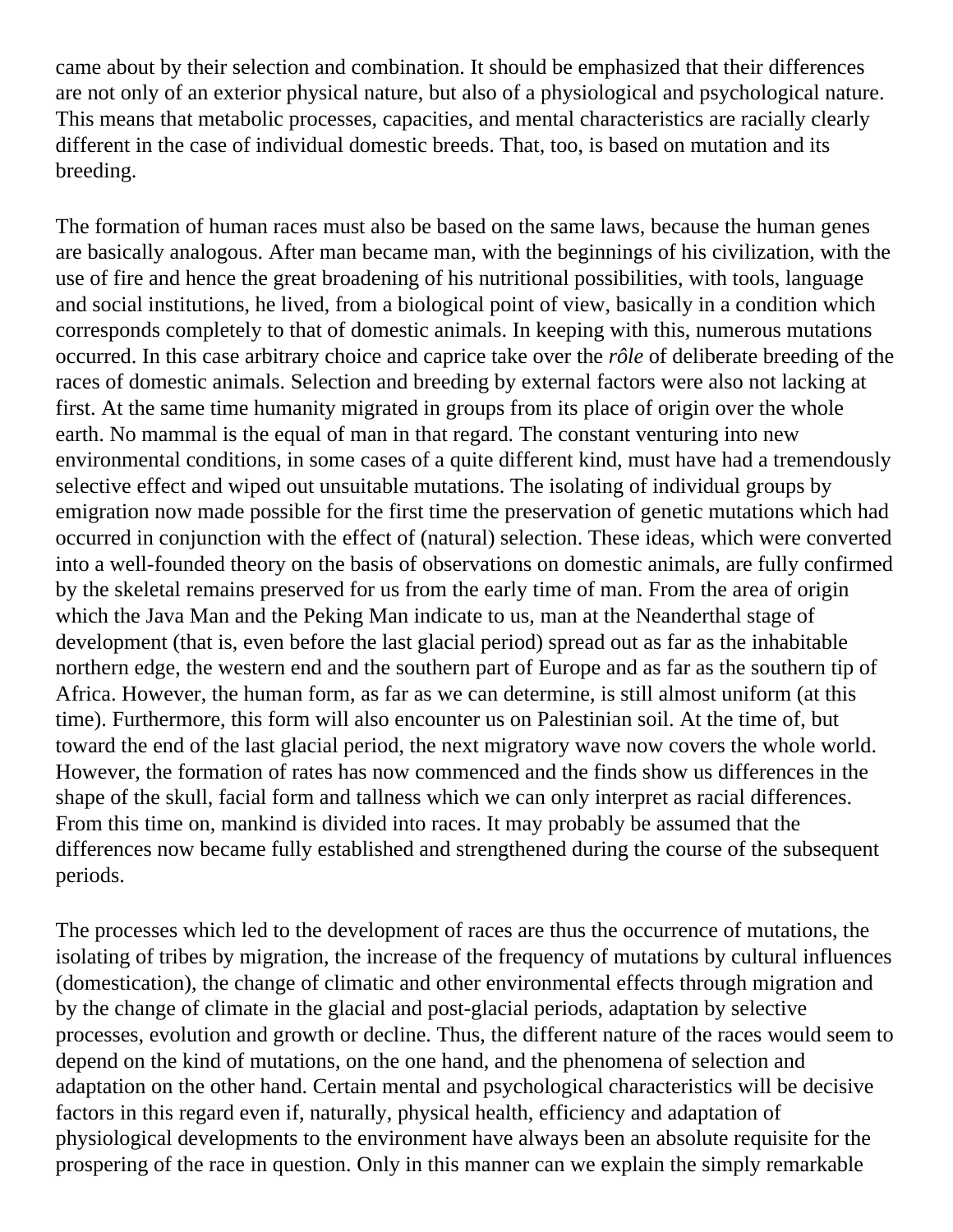adaptation of many races to their environment. I am thinking, for example, of the special adaptation of the Bushman to the life in the sand of his desert and prairie, of his sharpness of senses, of his capacity to go without food and water and to walk around in the hot sun and dryness and his lack of capacity for sedentary work or any very high mental achievement. Migratory races with certain mental talents and a simultaneous physical capacity will withdraw from desolate regions and leave them to inferior races, but they will, when caught up in the climatic change of the glacial periods, for example, become a battle-accustomed, special race of strong character in an extremely selective process under unfavorable conditions, such as along the edge of the ice, by taking up a struggle for mere existence. The Nordic race is an example of such a race. Thus, the interaction between the gene stock of a mental and physical nature provided by mutation and the environment, with its selective effect, brings about the varied nature of the individual races. In view of this, it becomes immediately clear that races from one branch can develop in an infinitely diverse manner by that force, while other races can become similar to one another without being especially close to each other in a genealogical sense. Individual characteristics of a physical and mental nature, moreover, can arise separately and independently of each other by the appropriate mutation and appropriate selection at various locations of the human race. (This can be readily demonstrated in the case of certain physical characteristics.)

This outline should show that we comprehend the origin of races quite well in a general sense, after all. The basic aspects seem well established. On the other hand, tremendous and largely insoluble problems arise at once when it is a question of tracing the origin of a single, quite specific race within the general framework. Actually, we have more or less complete information only in a single case; that is the origin of the Westphalian (Falid) type of the Nordic race from the late Paleolithic Cro-Magnon race. Here we have, indeed, the fossil records with rather few gaps down to the present-day representation in the living population. In the case of all other races the glacial and post-glacial forerunners are uncertain or completely unknown. Even the place of origin and hence the external conditions and the selective processes are, in most cases, uncertain or at most are to be assumed with some degree of probability . This is also the case with the question before us today with regard to the origin of those races which were and still are the bearers of the Semitic civilizations and hence also with regard to the origin of the Jews.

This question leads us initially not only to Palestine, as far as the area is concerned, but also to the land of the Tigris and Euphrates, from the Persian Gulf on up to the Armenian highlands and Asia Minor and thence down to Arabia and over as far as Egypt. Since we know that the Semitic peoples did not migrate into their later dwelling areas until early historical times, the skull remains of Palestine originating from the previous time are of value to us for the racial history of the immigrants only to the extent that they give us evidence concerning the possible substratum which was absorbed by the immigrating conquerors.

In Palestine the oldest finds of human remains extend chronologically before the beginning of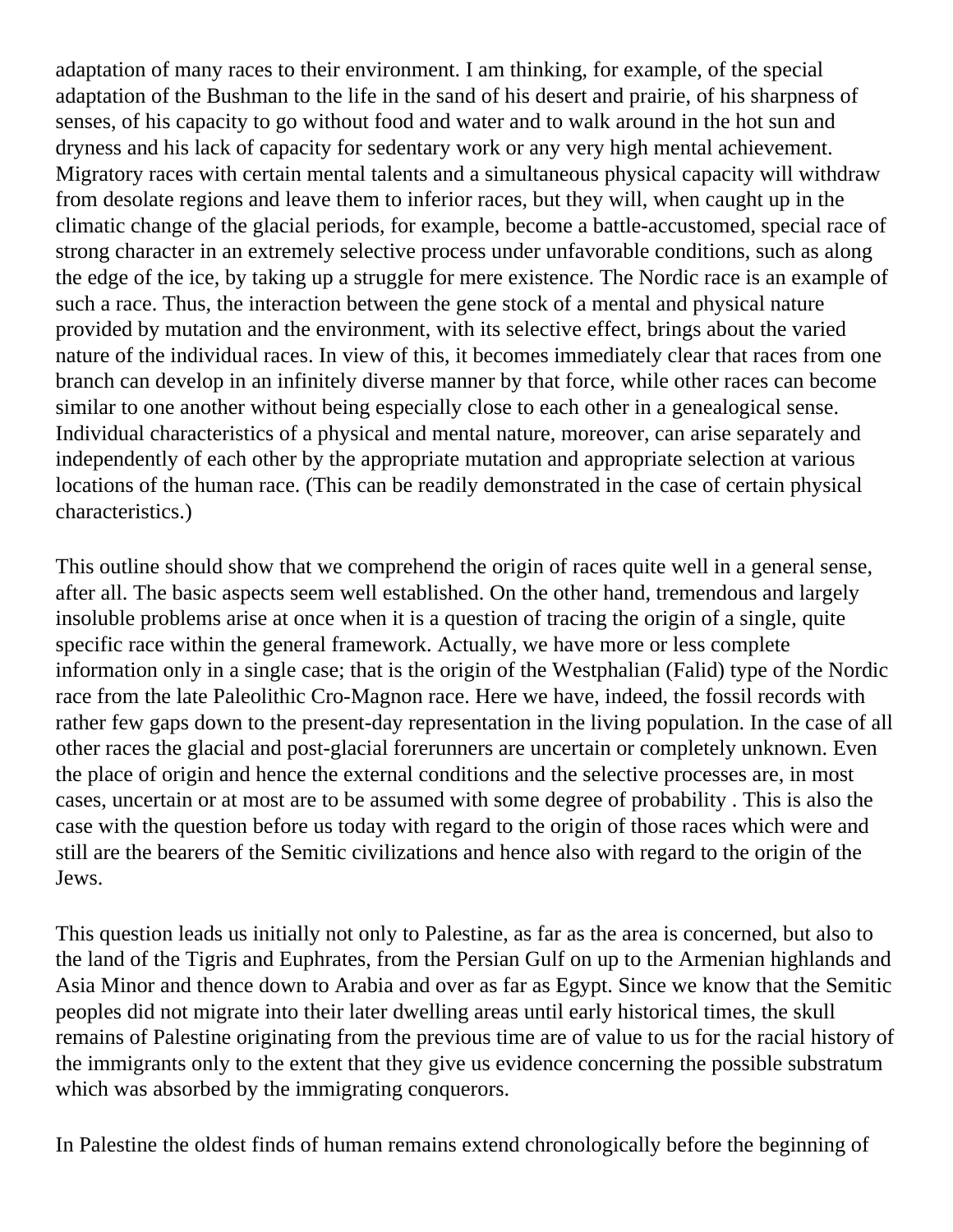the last glacial period. They are the famous, so-called Galilee skull from Tabona on the Sea of Chinnereth and perhaps also a find from Mount Carmel. It is a human being from the group of the Neanderthal man, the form of development which preceded present-day humanity. Even if there are only these sparse finds, numerous flint tools originating at this time in various localities of the country show that this human being permeated the whole country. This find is not geographically isolated. We may assume that all of the Near East and North Africa and Europe shared that form of human being. Proceeding from Palestine, the nearest finds are certain finds of teeth from Malta and, further to the west, the Neanderthal skull from Rome. To the north, the Palestine find is connected with a skull find from Podkumok north of the Caucasus. From there the finds go in a westward direction to Moravia, Croatia, central Europe and western Europe. But this type of human being might not have been absorbed into the later Near Eastern population, or at least we have no reason for such an assumption. Such a human type perhaps died out or emigrated and might have been replaced by later types during the course of the following glacial period. However, we know nothing about these later forms. During the glacial period which now came about, when the Cro-Magnon man and other races were living in Europe (and not only in Europe, because the Cro-Magnon races also entered northern Africa and even eastern Africa), during this period when Europe was covered with ice except for a narrow central belt and its southern peninsulas, there was neither a Sahara nor the deserts of Arabia and the Near East. These were all fertile land under the southern rain climate dependent on the ice cover. Thus, there were tremendously large areas where tribes that had immigrated could form races. Moreover, during the course of, let us say, forty thousand years, this region underwent a worsening of the climate which was not even, but with periodic declines of heat. There took place a slow drying up down to the time of the present forming of deserts. It was only the very most recent reshapings of the land, such as the formation of the fertile land subject to inundation along the lower valley of the Tigris and Euphrates and the final sanding up of many Arabian rivers that are retained in the memory of the first men recorded in history. These reshapings were recorded in the writings of the Sumerians, the later Babylonians, the Hebrews, etc. What is interesting to us in this connection took place earlier. The finds which are chronologically closest after those on Palestinian soil mentioned above are only from the later Stone Age, when man had domestic animals along with polished stone instruments, tilled the soil and possessed the art of ceramics. As the most important find, I mention that of Gezer (situated between Jerusalem and the coast), where bodily remains of these settlers are preserved for us. These remains, unfortunately, are quite sparse. These people, as far as we may conclude from the several skeletons, were rather slight of build and dolichocephalic. In most cases cremation took place. Even in this case, cultural remains show that the settlement was widely distributed across the region. Concerning their ethnicity and language we know nothing. This might coincide chronologically with the time in which we see the first makers of *Bandkeramik and Schnurkeramik* (Neolithic pottery styles decorated by bands or imprints of string) coming onto the scene in central Europe. We might classify these Gezer people as members of the Mediterranean race. (This designation is better than the "Western" preferred by Günther; the two terms intend to convey the same meaning.) From present-day ethnology we know that the whole edge of northern Africa as well as southern Italy, the large Mediterranean islands and the Iberian Peninsula, and even the Atlantic coasts of southern France and England, were occupied by their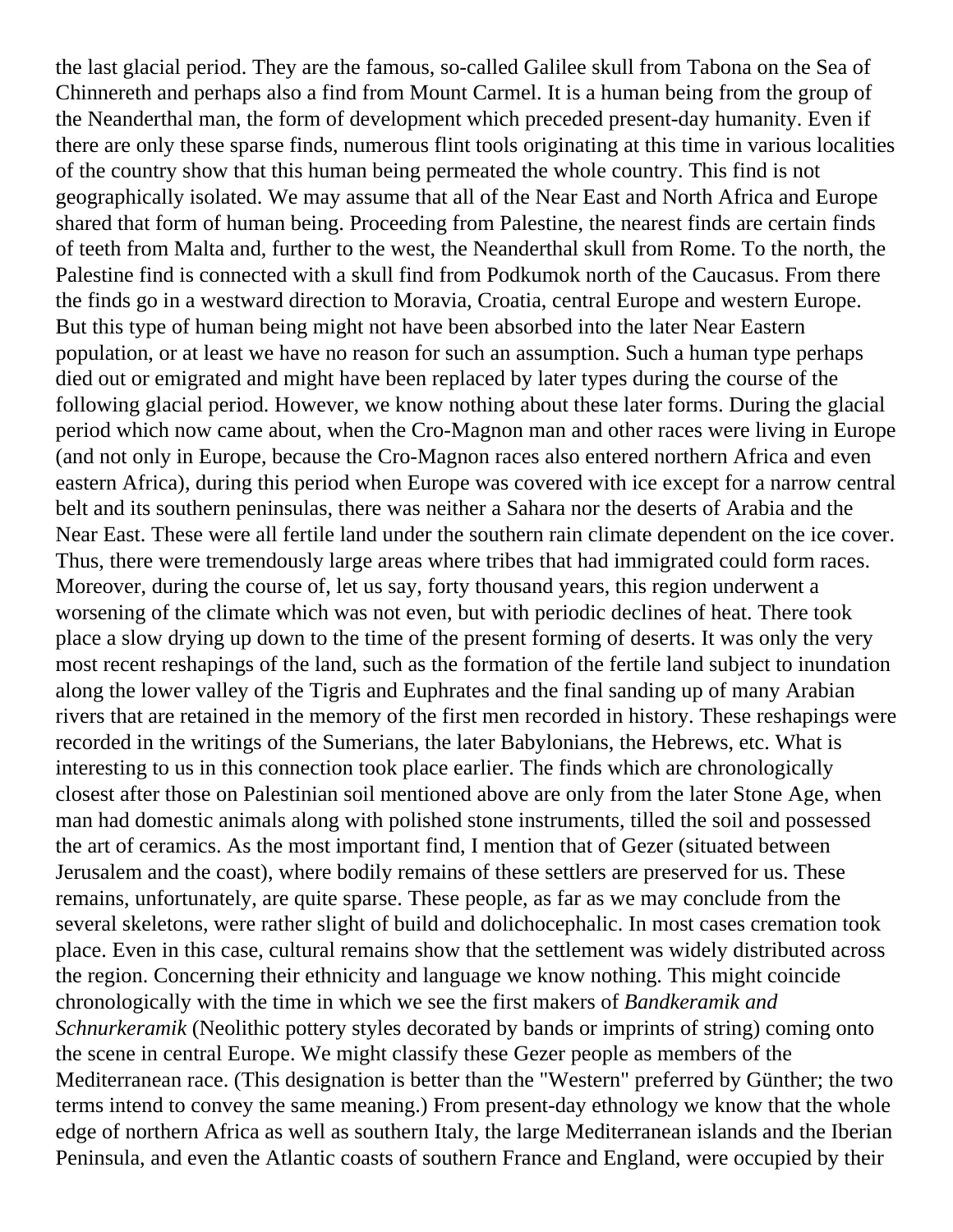race before the arrival of the Indo-Germanic people. Although it is not proved, everything can be said for and nothing against the assumption that this Mediterranean race originated in the broad zone of northern-Africa, which was quite habitable during the glacial period, as I have pointed out. This race spread out toward the west as well as toward the east, over the Near East and as far as western India. In India huge finds have come to light which might belong to this race. In this huge area particular branches might have sprung up in the lap of this race in the manner which I have described above. I assume that such a separate region was the present Arabian peninsula, an area spacially separated from the rest by the Red Sea and the Persian Gulf, which extended far to the north at that time. As a result of the climatic fate of this land, a special race probably developed from the same root as the Mediterranean race, which I designated as the "Oriental" race many years ago. This name is now in general use. During the course of the declining glacial period, which was a period of slowly declining rainfall and moisture in this area in transition from forested and open land to a prairie or even sandy desert, these people, whose origin from a truly glacial period we do not know, had to adapt themselves slowly to these changing conditions. Here, in this tremendous space, the climatic change of which was certainly uneven from zone to zone, inbreeding groups could form with a pronounced natural selection that favored certain mutations. That is the manner in which I postulate the origin somewhere in this region of the "Oriental" race from the lap of the proto-Mediterranean race. The "Oriental" race, with the nose form, eye form, color of the skin and hair and all the other characteristics peculiar to it, received its form in this area. And primarily amongst all these characteristics, the psychological type of this race was formed here, its adaptation to the initially poor life, the formation of mental capacities for the creation of the civilization of a sheepraising, half nomadic grassland population.

Indeed, today we view the development in such a manner that we attribute to the game hunters or primitive hunters a certain tendency to remain in one location, the taming of animals and first attempts to sow seeds of nutritional plants at favorable places and we assume the origin of the first stages of cultivation with the hoe from these activities. The transformation of the game-rich forest into open land and then grassland its the taming of goats and sheep (the dog had already long ago been tamed). Sheep-farmers come into existence, for whom the pasturing involves a nomadic movement, but not the life of a true desert nomad. At fertile places (later oases) settlement takes place for a longer period and cultivation with the hoe is carried on. In regions of rather extensive drying out the true desert nomad might develop from this stage, as we see in the area of that "Oriental" race, a final form of a cultural specialization. On the other hand, however, the sheep-raising people who carry on some cultivation with the hoe and who have a tendency to settle, even if not permanently, will arrive at a true agricultural existence and then become city builders and city dwellers. The fact that, along with all such developments extending over millennia, a very distinctive mental-psychological type developed in every case is taken quite for granted by the biologist, but let us emphasize it. This distinctive type, once having come into being by selective breeding, will be eradicated only by an opposing, strongly selective process. In general, thus, it will exist during the coming centuries or millennia. This type is characteristic of the Oriental race.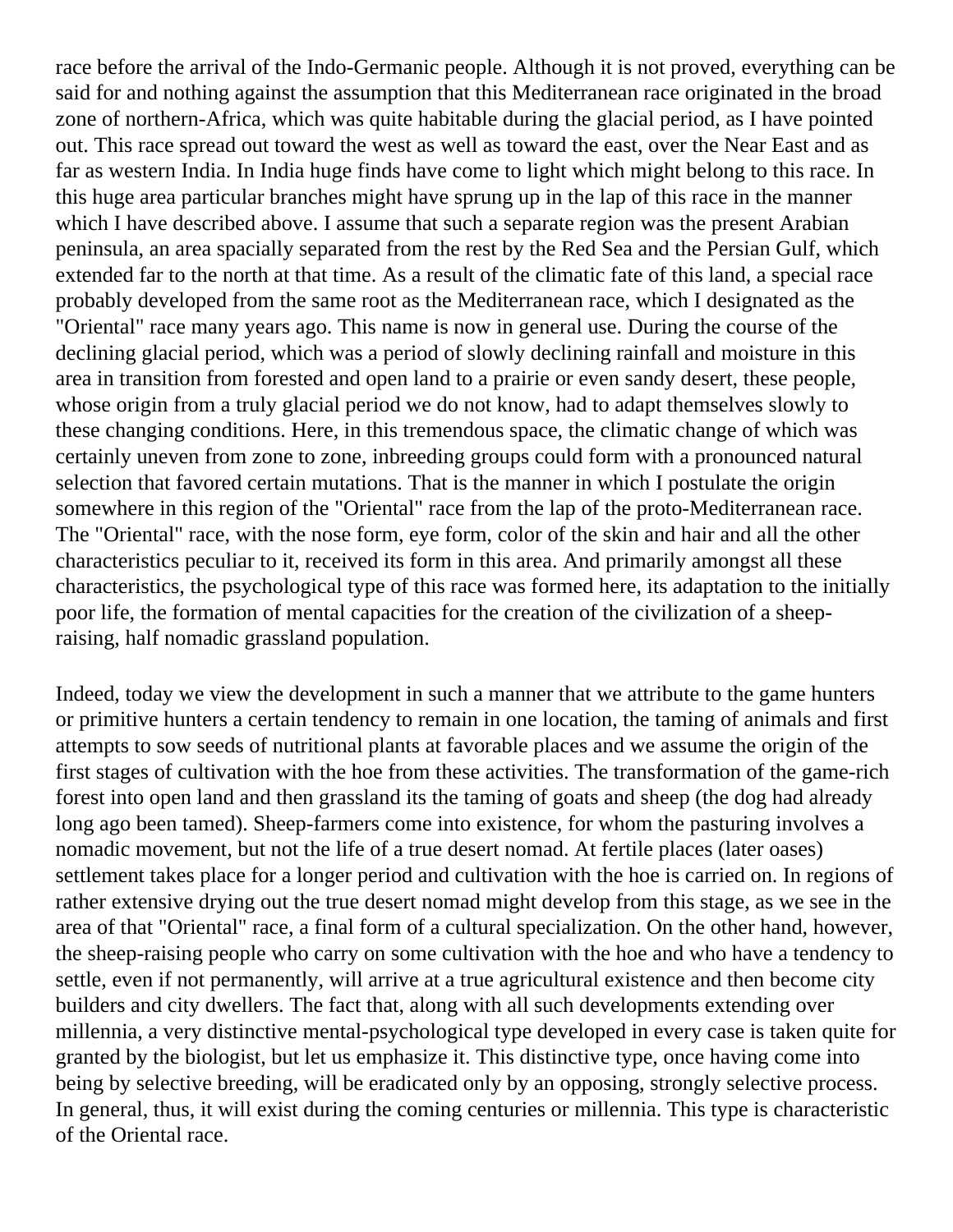Furthermore, the later Jewish people have preserved for themselves the recollections of those earlier stages. The tales of Abel, who was a herdsman, and Cain, who was engaged in agriculture, (along with) the tale of Abraham's sheep trade with his brother-in-law and the migrations through the desert indicate that. Just as with these recollections, certain mental and psychological characteristics have remained and have their effects to this day.

This Oriental race is relatively pure, the basic stock of the so-called southern Semites, i.e., the present-day Arabs, who thus partly underwent the development to real desert nomads and partly, at a somewhat earlier state, probably likewise arrived at a settled existence. Furthermore, this race is the basic stock of all those Semites who spread out onto African soil in numerous thrusts in prehistoric times and who were absorbed into the Egyptian people and many other Hamitic peoples, along with a strong interbreeding with Negroes.

The later, so-called northern Semites (Assyrians, Babylonians, Aramaeans, Phoenicians, and others) likewise developed from this same race. However, they spread out from the original area and encountered other racial elements with whom they mixed in close contact, with some elements more, with others less. These contacts caused them to be different from the southern Semites. Amongst these northern Semites naturally, are the Hebrews we are considering.

As mentioned above, during the later Stone Age, that is, many thousands of years later than the time of the origin of races and the geological revolutions, there were located in Syria and Palestine those people whom we call Gezer Man on the basis of the place where their remains were found. Around this time and further to the north, i.e., in the upper Tigris and Euphrates country, in all of Asia Minor, in the highlands of Iran and as far as Hindu Kush, another race must have been settled. We simply designate this race as the "Near Eastern" race (von Luschan's Armenids). We have no finds which prove its existence from such a remote time. We presume the existence of this race, which will later be demonstrated. We do not believe that this race even originated in the aforementioned area, but we do not know its origin. It seems most logical to think of central Asia. We have ideas concerning the shape of its skull from burial finds of approximately the fourth millennium (B.C.) and from the distribution of certain racial elements. This conclusion seems to me to be sufficiently established.

One can see that these conclusions, which are based purely on prehistoric finds of skulls and tools, and the results of geological, climatic and general biological considerations furnish a certain basis, but nothing else. Let us now turn to other sources of information.

In the case of prehistoric finds, mention must be made of another circumstance. Still other people must have entered the Palestinian area toward the end of the later Stone Age. They erected large stone monuments, prominent single rocks, gigantic tables, etc. One speaks of the Palestinian megalith culture. Even the Old Testament mentions this already. Megalith graves can be traced from southern Scandinavia across the whole Atlantic coast of Europe, over the entire northern edge of Africa and the southern edge of Europe, across the Balkan area, across the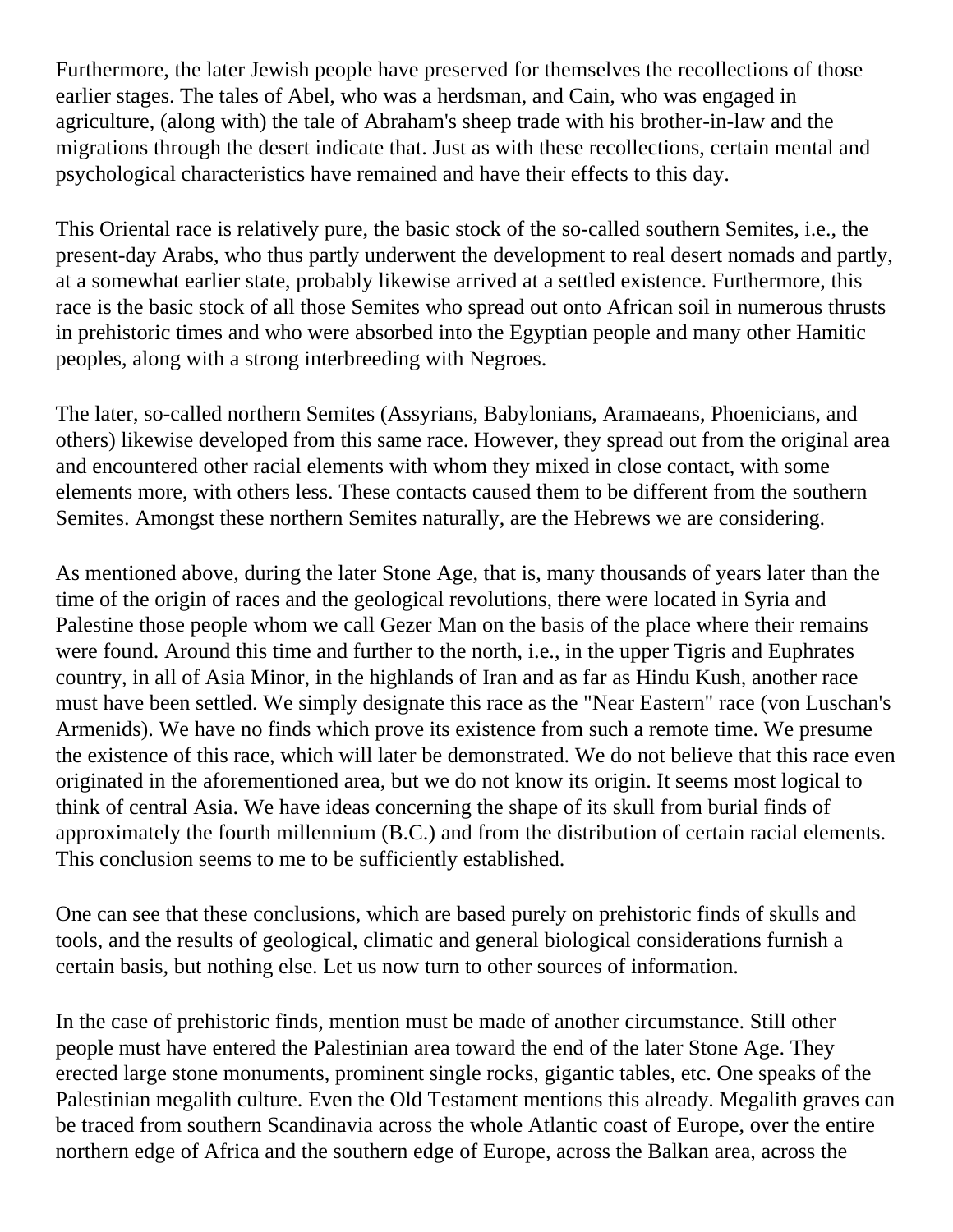Crimea and as far as the Caucasus. It cannot be determined if a single ethnic group spread them about or if the custom of this ethnic group as such was transplanted. As for myself, I imagine that bold migrations of people of the Cro-Magnon race from northwestern and western Europe set up and left their prominent monuments here. I consider these bold migrations to be the first ones, which were followed by numerous others before and during the second millennium (see below). I do not believe that their blood was mixed into that of the native population in appreciable quantities at the places involved. They came as militarily organized conquerors ("Vikings"!) erected their monuments and then went away. This phenomenon is mentioned here just for the sake of completeness.

If one attempts to ascertain the racial history of the "Semites," one is dependent, for one thing, on the data which archaeology furnishes us from the wonderful excavation discoveries of temples and palaces, of pictorial works and utensils, and data concerning the rise and fall of civilizations and their migrations. One is further dependent on the research of linguists which reveals to us ancient origins and relationships from the vocabulary of the individual ethnic groups or at least from language remnants of their proper names or the like. (An American analogy is the retention of Indian words in place names such as Ohio, Oklahoma, Mississippi, etc. -- Translator) Finally, anthropological investigation of present-day inhabitants of the areas which we may think of as "retreat areas" of ancient population strata furnishes us an indication of earlier (conditions). Such retreat areas are remote mountain valleys and the least fertile parts of the land, but also, in a figurative sense of the word, membership in religious sects and circles of nobility and other social isolation. In Asia Minor and the Armenian highlands we have many of such retreat areas. The anthropological study of these retreat areas by von Luschan helped to throw a powerful light on the question we are examining. Finally, racial history has as a basis the actual finds of skulls or other human remains from early historical times. These finds have been increasing during the past few years to a pleasing and astonishing extent. In addition to these skulls, there are also portrayals of the people created by themselves and their kind. Quite honest criticism, cautious evaluation and a knowledge of the art work in question and its history are necessary for an attempt at an anthropological interpretation on the basis of the excavated portrayal of the human countenance. With regard to such interpretation, I usually say that one must consider what the artist in question "could," "was permitted" and "intended." However, by means of this criticism one can actually obtain a realistic picture from the heads which Sumerians and Subarians, the Hittites, Babylonians, and Egyptians have passed down to us. All these sources together permit us to construct the following approximate outline.

Prior to the fourth millennium, as previously mentioned, the Near Eastern race might have been spread out in the entire area to the north and to the east of Palestine, which is of interest to us. We know this race, in terms of its bodily characteristics, primarily from von Luschan's investigations of the small ethnic and sect groups, such as the Ansarijeh, Tachtadshi, Kyzylbash, and others, as well as those amongst the Lycians, Druzes, Maronites, etc. Hauschild and Wagenseil have confirmed to a considerable extent the occurrence of these types by investigations in the Turkish army during the (First World) War. Moreover, this racial picture corresponds quite well to the relief portraits which were formerly known by the name Hittite,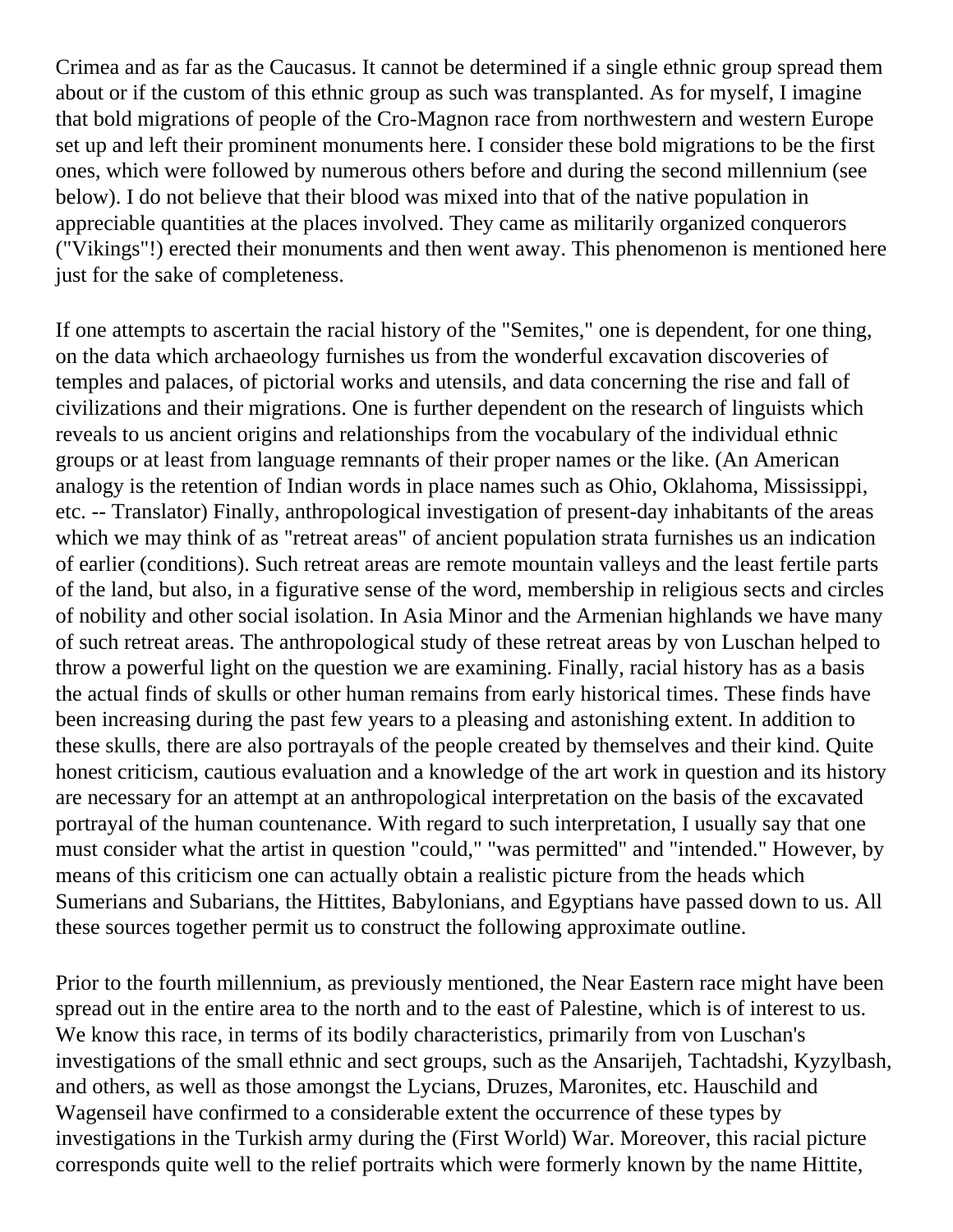from Sendshirli, for example, and which are now called Subarian. Accordingly, the Near Eastern race (also called Armenoid or proto-Armenian) was of medium stature and had a coarse bodily structure, dark hair and dark eyes. However, as quite distinctive features this race had a very short, high skull with a quite flat occiput, which von Luschan described "as if hacked off." The coarse face with a perpendicular forehead is dominated by an extraordinarily large, coarse, strongly projecting hooked nose. As shown by the well-known sculptures of Sendshirli and other places, this race was the bearer of the so-called Hittite civilization, or more precisely, the Subarian civilization.

However, one must not imagine that this Near Eastern race was the only one in the area or that it filled up the entire area. It perhaps simply moved in as the dominant one. The strong impression made by von Luschan's survey and brilliant portrayal of this race has hitherto caused the investigators to assume tacitly that really only this race and the previously described Orientalid race should be taken into consideration at all. In fact, nothing of the sort can be concluded from von Luschan's descriptions. Only in remnants and in the most remote places did he find them still extant. At all other places, that is, in a very great part of the countries involved, a population is present which cannot be traced back to the Orientalid race. Now, new finds have clearly demonstrated the presence of the Mediterranean race. Such finds, for example, are the quite splendid ones from Alisar in northeastern Asia Minor dating from the Neolithic and Bronze Ages. If the Neolithic Gezer group were really also Mediterranean, the conclusion is suggested that the Mediterranean race was once the dominant one before the invasion of the Orientalid race from the south and the Near Eastern race from the north. The Mediterranean race was then absorbed as a basic component into all the later populations. This race also witnessed the mighty displacement of land and water in that area, the formation of the delta of the Tigris and Euphrates, the coastal shift of the Persian Gulf and the mighty flood periods, the memory of which is in the Biblical Deluge, which the Jews took over from the Sumerians almost word for word.

Perhaps the picture is now becoming even somewhat more complicated. Certain observations on the Alisar find *{NOTE: Krogman, Cranial types from Alisar Hüyück, Orient. Inst. Publ. V.30}* argue that in addition to (previous to?) the short-skulled Near Eastern race the round-skulled central European Alpine race (Günther calls them *ostisch* {=Eastern}, a term I consider misleading) was established in Asia Minor. In Neolithic times, their area of distribution extended certainly to Spain in the west, while the Near East was their eastern extent. That would correspond well with certain conclusions of linguistic research about the connections of the Basque languages with the languages of the Caucasus and Asia Minor. With regard to the Sumerian question, too, the key could lie here from an anthropological point of view.

Let us turn from the races to the historically recorded nations. In the southern part of Mesopotamia we do indeed find the nation of the Sumerians as the oldest known settlers. This nation is a puzzle to us with regard to origin and race. The achievement in the construction of gigantic temples and the production of art works that it attained is astonishing. It was established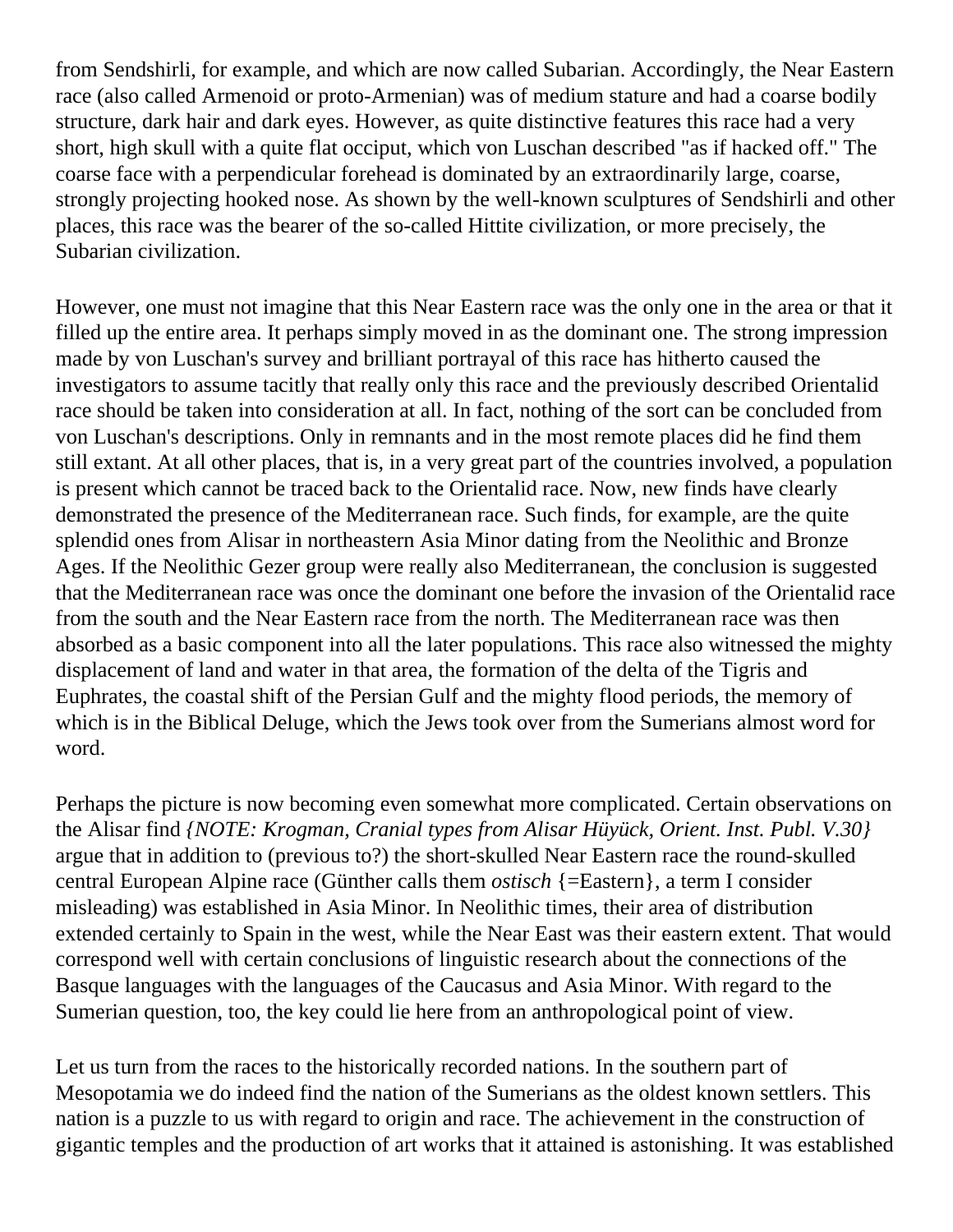there certainly toward the end of the fifth millennium. The wonderful excavations in Ur and Kish have crowned our knowledge of this civilization. As mentioned, the racial origin (of the Sumerians) is uncertain. In certain documents they are called "black heads." Some of the skulls that have been found are reputed to exhibit a long, narrow form (?). The portraits are roundheaded with pointed, short little noses. The physiques are represented as stocky. Their language was not Indo-Germanic and not Semitic. Some linguists conjecture Turan (agglutinating) languages, but they were certainly not Mongolids. Other linguists find a linguistic connection with the Caucasus and pre-Indo-Germanic southern Europe. From an anthropological point of view, one can first conjecture the Alpine race on the basis of the portraits. This would be in keeping with the remarks above. But one must also think of the Mediterranean race if one hears that they came from the east and previously honored their gods on mountains. One could conjecture a reverse wave of the Mediterranean race out of India.

In any event, the Sumerians settled in lower Mesopotamia, namely as builders of villages and cities. They were constantly disturbed and as early as the fourth millennium they had constant fights with roaming hoards. Bedouins, as we would call them today, attacked them repeatedly, took parts of their land and then were overcome and probably also assimilated by them. I imagine that in these early times, in the case of very many "tribes," no definite cultural forms had taken shape as yet and that they only created their later forms, of course. Thus, there were probably migratory groups which exhibited all possible stages of economic forms, in some cases people beginning to settle and looking for fertile land for cultivation with the hoe, in some cases half-sedentary sheep nomads, while in other cases true desert nomads. The struggle between all such forms lasted for centuries until the immigration from the south became ever stronger and the government and ethnic identity of the Sumerians broke up under their pressure. Semitic cultures took their place.

Beginning with the fourth millennium, as mentioned, the Orientalid race moved from the south to the north from its previously described places of origin. Here, there took place the transition from the sheep raiser and settler cultivating with the hoe to the true village dweller and farmer to, finally, the urban civilization. This development certainly repeatedly involved a strong selective process in a certain direction. The legends and literary monuments of the Sumerians and later of the Babylonians, Assyrians and Hebrews inform us in agreement about the struggles lasting thousands of years between such invading groups and groups in the process of becoming settled on the one hand and on the other hand settled Mediterranean groups and groups of the Near Eastern race invading in the opposite direction from the north. Thus, in the origin of the Semitic peoples of the Near East (northern Semites) three races can be discerned. Of these three, one, the Orientalid race, might be the main element which brought with it the actual Semitic language and civilization and the mind of the sheep-tending nomads of the plains. This race penetrated the "Near Eastern" race, furnished it physical and mental characteristics and finally penetrated the Mediterranean race, which was established there as the old population and was absorbed into all Semitic peoples (Babylonians and Assyrians) by way of the Sumerians.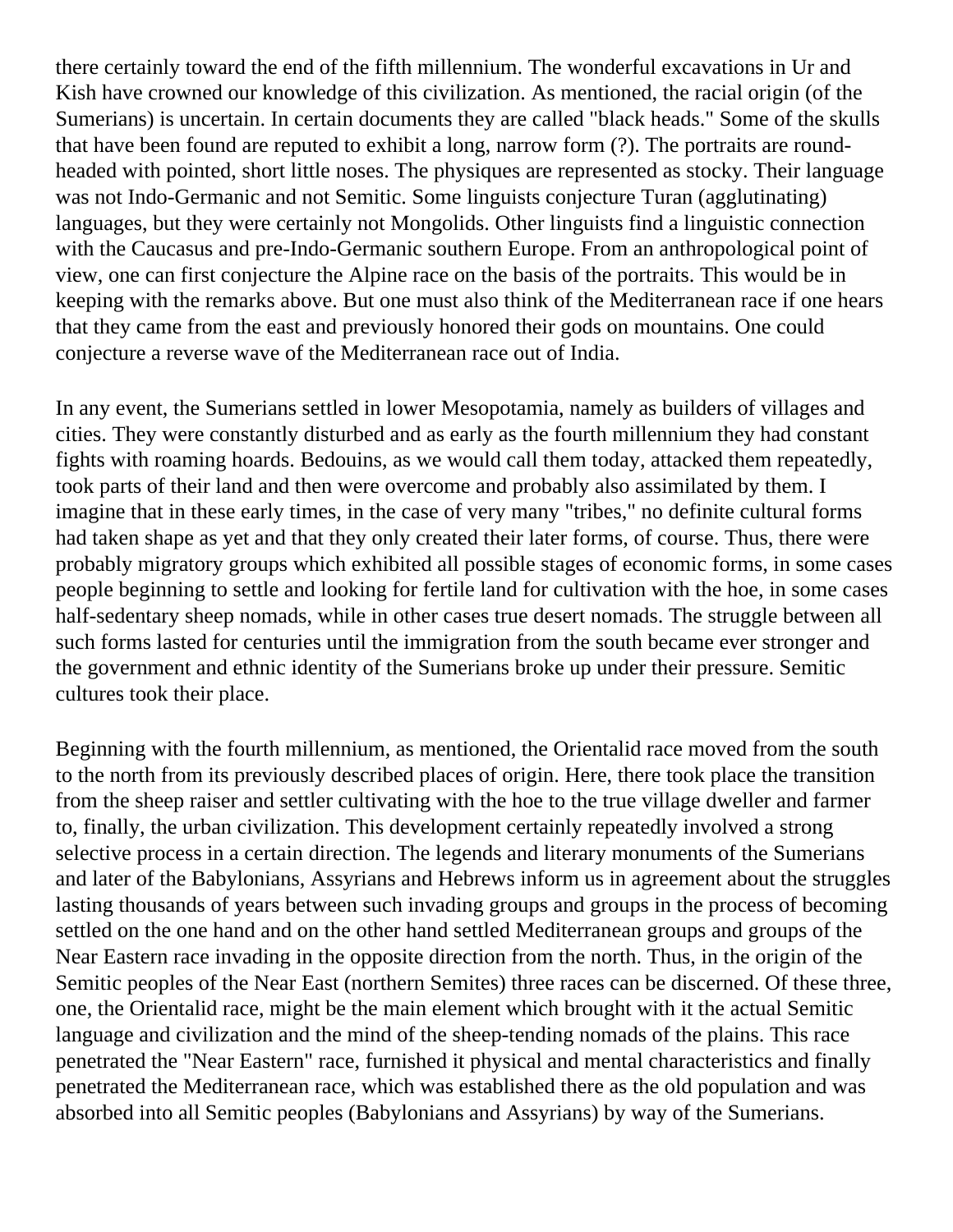However, the picture is not yet complete at this point. From historical sources we learn also about invasions of conquerors of another origin. And that is also of particular anthropological interest to us and it is of no small importance in the origin of the final racial composition of the Hebrew nation.

There was a great astonishment at the time when it could be proved beyond question that the Hittite language is an Indo-Germanic language. Hence, a conqueror speaking an Indo-Germanic language must have entered the Suberian civilization at one time. (It was) probably only a thin dominant stratum which imposed its language on the population. In this process native linguistic elements were fused into it in large quantities. Now we know, of course, that the creators of the Indo-Germanic language group were the Nordic race. Elements of this race were thus unquestionably involved in that invasion, which began before the outset of the second millennium. However, we must not imagine the arriving people as exclusively blond and blueeyed or simply purely Nordic. The route from the original homeland to the Near East was far and must have been covered over long periods of time, with long halts and conquests at other places. By that time only a dominant element might have possessed the remnants of the Nordic race. A migration of these conquerors so far away is perhaps not quite so unique. A thousand years later we see immigrations; of people with the names Thracians and Phrygians, likewise dominated and influenced by Nordics, invading Asia Minor. Around a thousand years before these, invasions back from India seem to have taken place into upper Mesopotamia by people known as Mithanni or Manda, who likewise brought with them Indo-Germanic linguistic material. From these Hittites came a quite considerable component into that Semitic branch also, which we later find in the form of Israel. The Amurites of the Bible also belong to this movement from the north that was subject to Indo-Germanic influences. The Amurites also had Nordic elements, at least as an upper stratum.

If this picture represents in broad outlines the movements of races and nations during the fourth to second millennia in the Near Eastern area, the origin of the Hebrew nation in particular must now be further characterized.

It is not the task of the anthropologist to do that; I am simply going to point out things and present material which is already known. Of the Semitic immigrants, many groups became settled founders of cities while being fused with the previous population and while absorbing foreign elements, as described above. Amongst these were the Babylonians, Assyrians, Phoenicians and even others. However, other groups remained migratory herdsmen for a rather long time, as were the Aramaeans, sheep nomads in the highlands of northern Mesopotamia and the Jordan highlands, and in the same area the Hebrews, who pastured their sheep in the eastern part of the Jordan valley. They and the Moabites, Edomites and others thus moved through the whole land of Jordan and the region south of the Dead Sea and on northward as far as Syria around 1400 B.C. ("Abraham" came from Ur in Chaldaea!) The Aramaeans went over to a settled formation of government at the beginning of the second millennium in Syria. At first the Hebrews remained sheep herders. That was the time of the patriarchs Abraham, Isaac and Jacob.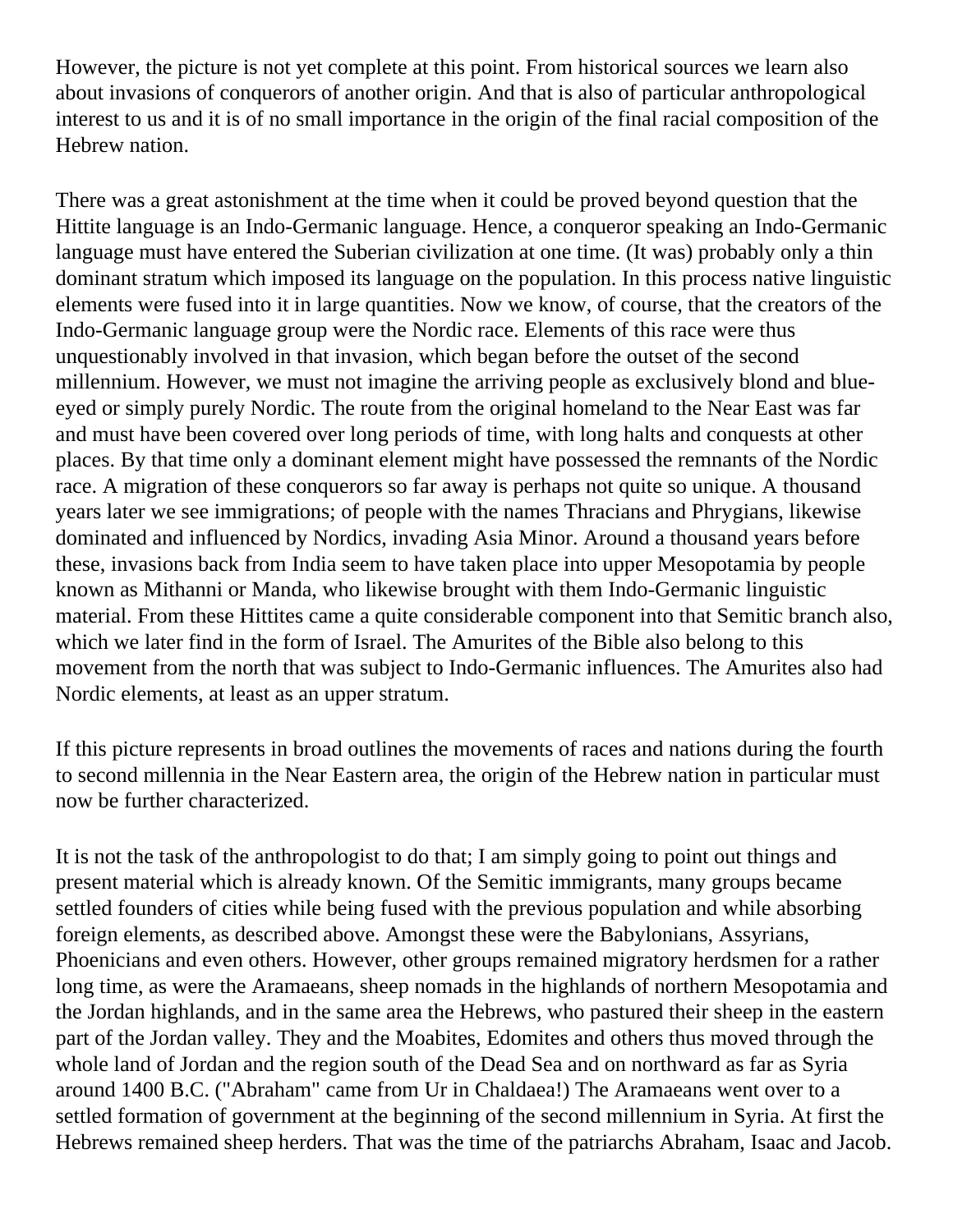Times of particular dryness caused some of the sheep-herding tribes (probably not all of them) to retreat to the southwest and to seek better pastures in the upper delta region of the Nile. Seti I received them there in his border region. That, then, is the oppression in Egyptian captivity described in the Bible, probably until Moses led them over the sea of bulrushes to the oasis of Kadesh in the Sinai peninsula, perhaps before 1250 B.C. Here these tribes might have fused together as a race during the approximately sixty-year sojourn under Moses' rule. In two thrusts they then moved into the eastern Jordan region (they have been estimated at 25,000 souls) and from there they pushed into Palestine proper. They fused with the people who remained there and who were pressing into Palestine from the northeast. Here they interposed themselves amongst the Canaanite settlers who were present. As nomads they were inferior to the peasants in many ways, but they were mentally capable of finally gaining the upper hand and becoming settled themselves.

Their spirit is demonstrated in the promise, "A land of wheat and barley, of the grape vine, the fig and pomegranate, etc., with large and bountiful cities which you have not built, houses full of all sorts of good things which you have not filled, wells that have been dug, but not by you, vineyards and olive trees which you have not planted." (According to Auerbach.) But little by little they acquired all those things.

The son of the plain pressed into all of that and he knew how to adapt himself. Of course, there were centuries of bitter war, actual military wars and, in an extended sense, economic wars and wars against climate and events of nature. Thus, the nation evolved. In this connection, from a racial point of view, the imposing of a stratum on an already settled population, which was the Orientalid-Mediterranean-Near Eastern race, by a race which had not yet been settled, a race which was at first purely Orientalid, is of interest. What the quantitative ratio was in this mixture of blood cannot be determined. However, even still other foreign admixtures must now be emphasized. To the north lay the kingdom of the Hittites; their racial basis was described above. Their blood entered abundantly into the northern tribes of Israel. Furthermore, the Amurites were present and played a leading *rôle*. The land of the Amuri is known from cuneiform inscriptions. According to pictures, especially from Egyptian representations, (they were) bearded people with long faces and long heads with stout but not hooked noses. To judge from a number of intellectual traits, these people were also Indo-Germanic, at least as an upper stratum, that is, they were racially Nordic. The constant admonitions and interdictions of the Jews' prophets and lawgivers alone prove that a mixing of blood with all these non-Semitic elements was constantly taking place. The Horites, who were mentioned in the Bible and known from other sources might have had the same origin, perhaps separated off the movement which brought the Aryans to India. They were later established south of the Hebrews in Palestine. The Philistines became the most important political question for the young Hebrew kingdom. The Philistines arrived in Palestine, perhaps at the same time when the last movements of the immigrating Hebrews were taking place. They had previously been located on Crete and perhaps along the coast of Asia Minor. Their language is Semitic, but all sorts of individual traits of their civilization point to the Indo-Germanic origin of an earlier dominant stratum. Schuchardt and Macalister point to the graves reminiscent of the battles around Troy and the helmet of the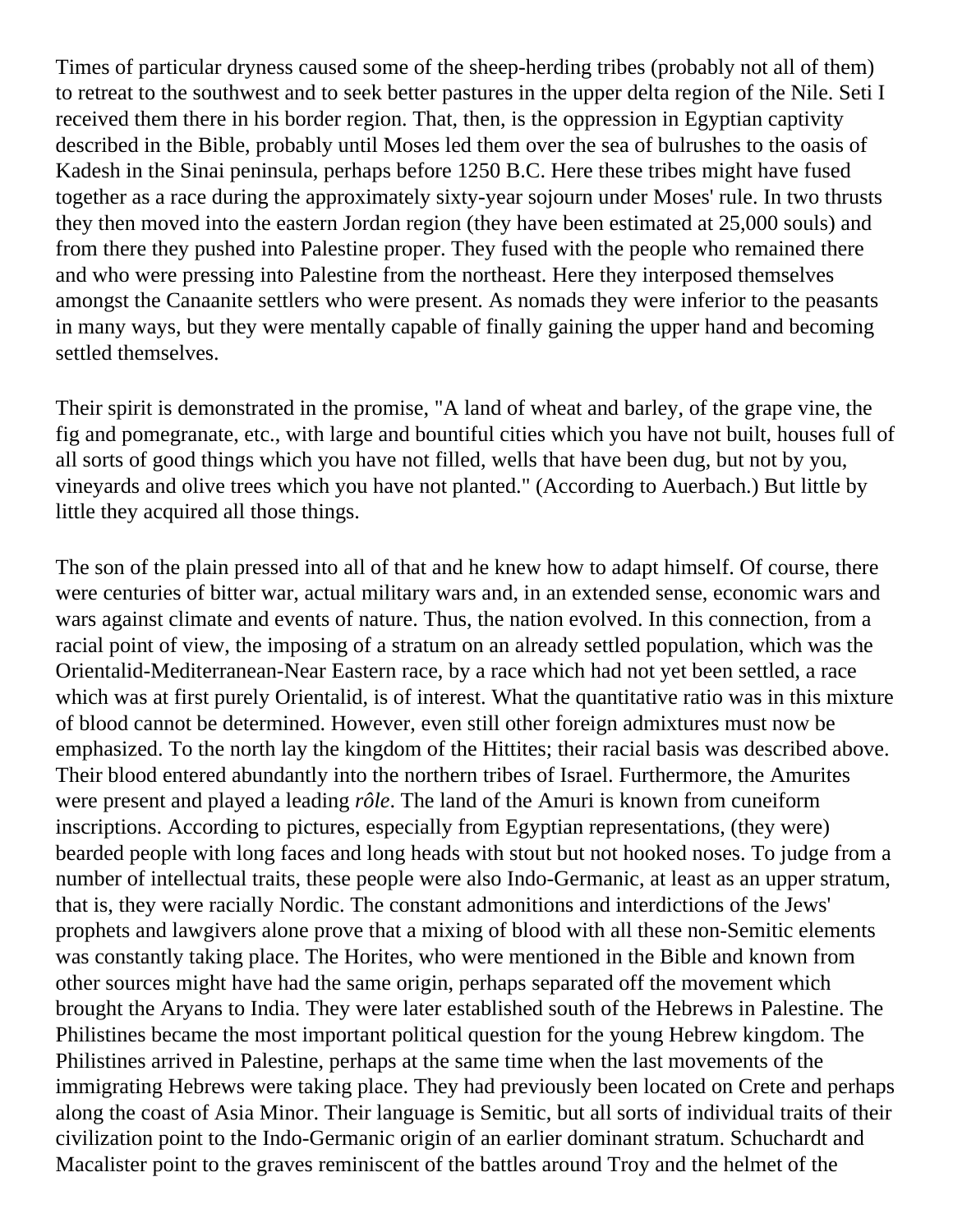"giant" Goliath, to his inclination to single combat, as well as to their military organization and many traits of their civilization that clearly suggest an Indo-Germanic background. The Philistines landed, thus, and created the Palestinian State, which projected like a wedge from as far as the Jordon and which divided the Hebrews into two parts, a northern one and a southern one. The battles with these people lasted for two centuries. At times one of the peoples was the victor, while at other times the other people were the victors or the vanquished. There was a fusion. It was not until the reign of King Saul and especially King David that a final independence was established for a long time, the kingdom composed of the southern state of Juda and the northern state of Israel, approximately around 1000 B.C. "Under David the Israelite nation grew from the fusion of the two main ethnic groups of Palestine" (Auerbach), Hebrews and Canaanites, (who were) basically similar to each other as far as race was concerned.

One nation is now present with a racial composition that can be explained from the history of its origin; the Orientalid race as the main component, the Mediterranean race as an admixture, the Near Eastern race as a strong second component and Nordic elements mixed in now and then. The fact that the Nordic element was repeatedly mentioned in this presentation must not give the impression that this admixture was especially large! The Nordic race had (and still has!) a tremendous migratory strength and *rôle* as a conqueror, but the dominant strata in question were very thin, and the Nordic blood migrating to the south was very quickly and thoroughly eliminated because it was much less adapted to the climate than all others. Only traces of their culture remained, the language and other things, as evidences of their intellect.

In the discussion of the original racial elements of the later Jewish people there always comes up the question of a Negroid admixture. There is no doubt about its presence amongst the presentday Jews. Occasionally one sees Negroid hair, lips and even subdued Negroid nostrils. The explanation of this is difficult. It is not very likely that a rather strong Negroid component came into the Hebrews by way of the Egyptians. Further, remains of a Negritic population in the prehistoric and historic Near East have been conjectured which are alleged to be connected with the Negritic strata of India (i.e., not African Negroes). These people would have been of a small build, dark, strongly curly-haired and with fleshy, thick upper lips. Traces (of these people) are found even today in Baluchistan and southern Persia. Even this explanation is not satisfactory. At the most, one may think of numerous Negro slaves whom the Jews had in the Diaspora, of proselytization and a mixture of the two races. (see, for example, Kittel's brilliant presentation.) (Presumably, this refers to Gerhard Kittel's article on the connubium with non-Jews in the second volume of the *Forschungen zur Judenfrage*, pp.30-62. -- Translator)

For the race as a whole, this question is not of all too much importance.

Thus, the Hebrew nation arose from the fusion of the Orientalid race with the Near Eastern and Mediterranean races, with an admixture of Nordic elements. The crossings which lead to the formation of such a race do not have a quite uniform result from a physical and mental point of view. We know that the physical traits of two or more interbreeding races are passed on in the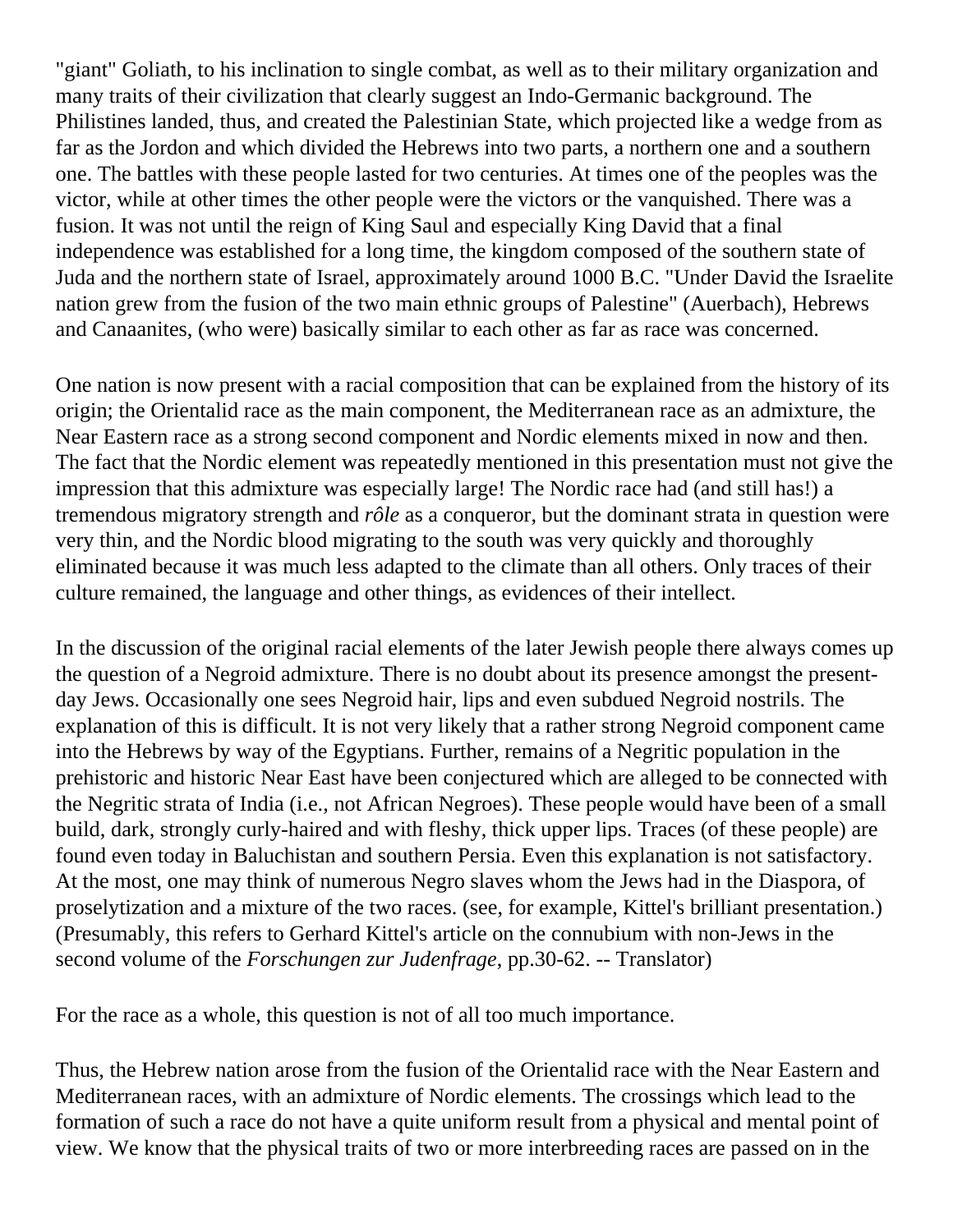hereditary process independently of each other and are then encountered in all possible combinations, thus giving the mixed race its variegated appearance. If the interbreeding components are numerically unequal and if the mixing is not uniform throughout the whole ethnic group, but is varied by strata, as is always the case with masters and subjugated people, then the one kind of traits in the total gene pool will naturally be numerically far more common than others. However, as far as the appearance in life, that is, the image of the nation in question, is concerned, it is not just a question of these numerical differences in the gene pool, but of the hereditary process of the individual traits, that is, specifically whether they are inherited in a dominant or recessive manner, in other words, in an apparent or concealed manner. The traits which are inherited in a concealed manner actually make an appearance in a racial mixture only in a manner which cannot be eliminated (unless special selective conditions intervene). In the Jewish people, for example, we see simultaneously the Orientalid and the Near Eastern nasal forms and all intermediate forms. However, the Mediterranean and once in a while the Negroid forms are present, as well as the Nordic form. It must be assumed that there was occasional blondness even in the ancient Jews, not just the present-day ones. *{NOTE: As a matter of fact, Lenz (Natur. Vers., Stuttgart) demonstrates that blondness came about primarily in the Diaspora.}* It can be explained by that which was said above. In the case of hereditary traits of a mental and psychological nature the hereditary process is naturally basically the same. However, the effect will be a quite different one because in this case parts of different origin cannot be juxtaposed without a mutual influence. Physically, a Negroid lip can be accompanied by a Nordic nose and blond hair by a Near Eastern skull. The psychological personality, however, demonstrates by its accomplishments and activities a combination of the effects of character, imagination, intelligence, temperament, etc. Then, too, one trait can characterize human beings mentally and psychologically and dominate the other traits! Considering the race as a whole, certain traits will become dominant here which are the inherent chief components of the racial mixture. Hence, even in the early history of the Jewish people are seen the emotion, the hatred and the cruelty often developing into bloodlust on the part of the sheep raiser of the Orientalid race along with the skill, adaptability, cunning and desire to dominate of the city founder of the Near Eastern race. In this regard one must not forget the fanatic aspect of the monotheistic belief in Jehovah and the concept of being the chosen people, conceived and retained fanatically by desert nomads. These aspects have made possible in the first place the isolation of the Jew amongst all his host populations. It would be logical to point out the tendency to unbridled fanaticism, particularly in the religious area, of the Islamic culture, which was borne originally by the same Mediterranean race!

Only an extremely strong selective process following racial interbreeding can again eliminate the genetic components of a race from the mixture, then, if this selective process especially involves the characteristics of the one race for reasons of adaptation. Without this strong selective process the individual racial elements that went into the mixture remain extant indefinitely. I could demonstrate that as long as thirty years ago through several generations in the southern African crossbreeds. Any glance at the Jews beginning with the time of the founding of their state (in ancient times) down to today proves the same thing.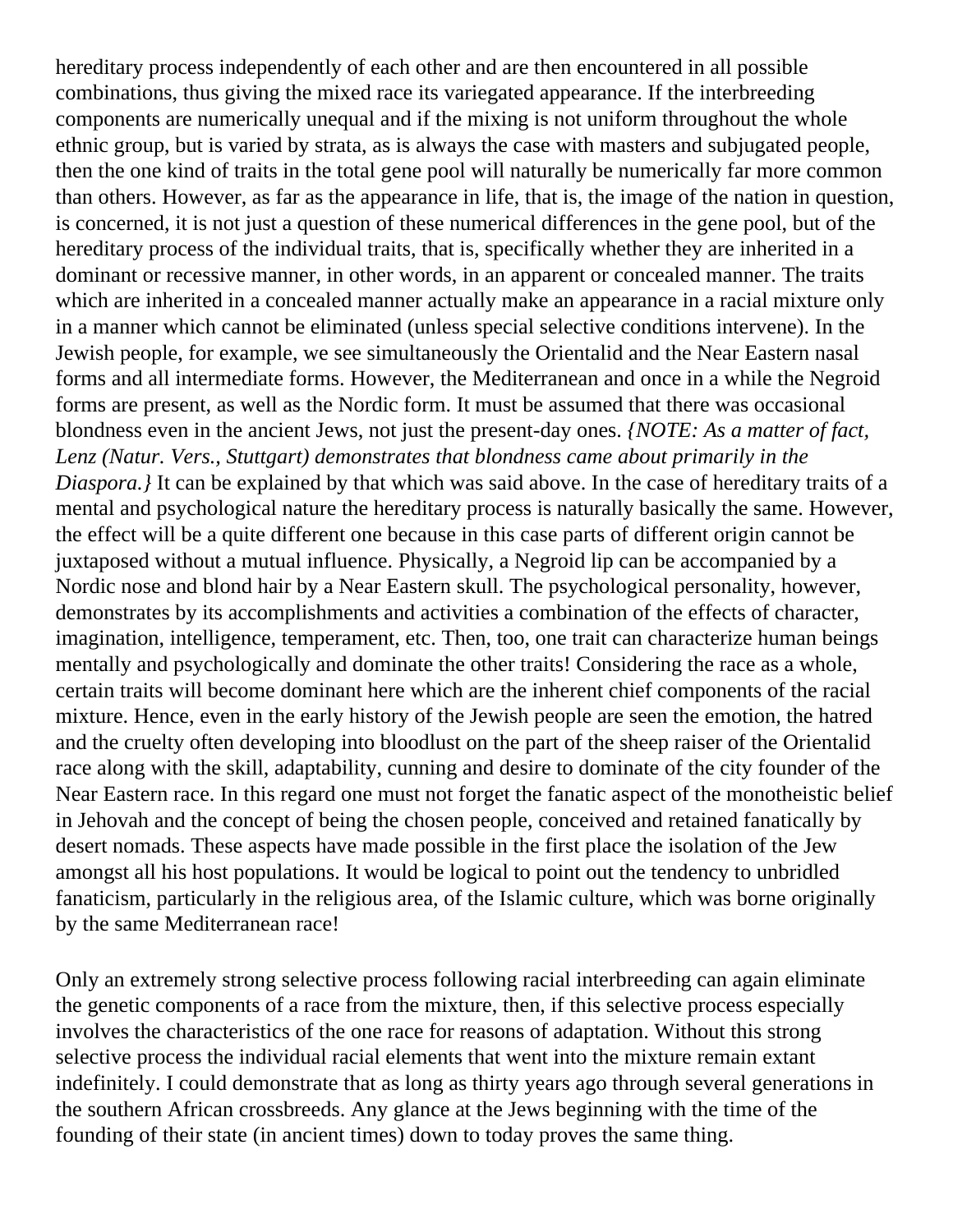Although from the time of the founding of the state onwards the incorporation of foreign elements did not cease, as was pointed out previously, the selective process within the closed Jewish nation provided for a complete amalgamation. As is well known, after the zenith of their power, after the death of Solomon in 933 (B.C), the kingdom again divided into the northern kingdom of Israel and the southern kingdom of Juda. Around 300 years later, Juda, and a bit later Israel, succumbed to the Assyrians and then to the Babylonians. And after the return of the Jews from the so-called Babylonian captivity a considerable amount of intermarriage might have commenced again, but in this process no foreign races were admixed, only similar ones.

This selective process in a special direction thus stamped a whole, particular race with quite specific racial traits of a physical as well as mental-psychological kind. There is an incorrect premise when one says that the Jews are not a race, but rather a racial mixture and for that reason have no racial characteristics peculiar to them. That is incorrect.

An ethnic group has a strong mental-psychological unity even if it consists of a number of races that have been fusing together with one another for many centuries if they harmonize together. The Jewish ethnic group has undergone this fusion during its long prehistory and history and the extremely strong selective process brought about by its fate has shaped irretrievably the characteristics of the Jewish intellect, of the Jewish psyche and of the Jewish body. To examine these in detail is no longer the task of this presentation. I can neither describe the physical traits of the resultant nation of Israel nor those of the present-day Jews. (The following lecture {on the racial biology of the Jews by Otmar von Verschuer} will have the latter as its theme.) To an even slighter extent can I describe here their psychology or even just their psychic style, (to use Clauss' words). That would be a task in itself, and indeed a very large and important one.

The history of the racial origin was really completed long ago with the Babylonian captivity and the partial return from it as far as a people leading a political existence is concerned. Now there would no longer have to follow the description of the Hebrews or of the nation of Israel but rather the history of the Jews in the Diaspora, again a large task and perhaps the most difficult one.

My own intention was just the description of the origin itself. I hope that I have shown the racial origin. And if I may make a pronouncement as a systemitizer of races, it is the following: The European peoples also originated after military conquest, but in this instance the conquest by the Nordic race of other races. They thus developed into a racial entity by fusion. However, their racial elements are different ones. Originally, the Orientalid race was not present in any European nation, nor the Near Eastern race in any European nation.

These races are foreign to the European races and are of a different nature. Moreover, the Semitic Arabs are not the same as the Jews, because they have no Near Eastern Components. If Arabian blood lives on in Spain it is racially not the same as Jewish blood. However, the Jews, the race amalgamated from Orientalid and Near Eastern components, are of a foreign nature to